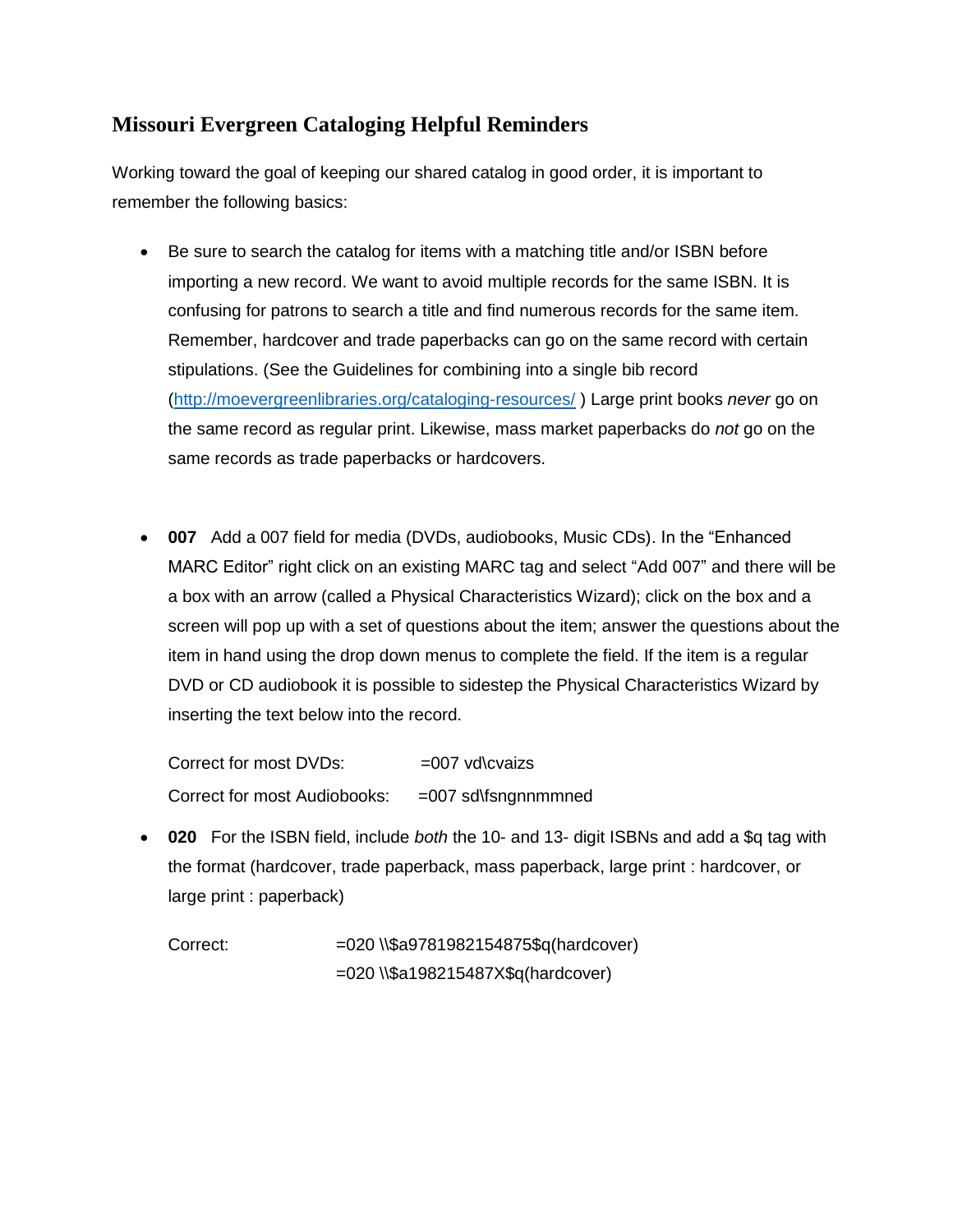**040** If you make changes or corrections to a bib record, add a \$d tag followed by your library's 3-5 character OCLC symbol. If you are unsure what your library's symbol is, go to the Missouri Evergreen website [\(moevergreenlibraries.org](http://moevergreenlibraries.org/)) and click on "Member Libraries" for a list.

Correct: =040 \\\$aNjBwBT\$beng\$erda\$cNjBwBT\$dNjBwBT\$dMUK

 **049** If you import a new record, note that by adding an 049 field and a \$a tag with your library's OCLC symbol followed by an "A." Again, if you are unsure what your library's symbol is, go to the Missouri Evergreen website [\(moevergreenlibraries.org](http://moevergreenlibraries.org/)) and click on "Member Libraries." If the record already has an 049 field from a non-ME library, remove it.

 $Correct: =049 \text{ }\&\text{aMJ8A}$ 

- **050** This field indicates the Library of Congress call number. Because we don't use that, this field should be removed.
- **092** If the record has an 092 field, delete that field which gives the local call number. As the catalog is shared by 50+ libraries, we do not add local data to bib records.
- **100** Be sure to use the proper format for the author's name (last name first).

Correct: =100 1\\$aEvanovich, Janet,\$eauthor.

 **245** Use correct formatting and punctuation for the title field. If there is a subtitle, it preceded by a "\$b" tag and a space and "/" precedes a "\$c" tag. Punctuation for many fields change depending on the field that follows. Notice the first word of the subtitle is not capitalized.

Correct: =245 10\$a Brothers and wives :\$binside the private lives of William, Kate, Harry, and Meghan /\$cChristopher Andersen.

**250** When combining/merging records, remove any edition statement in this field.